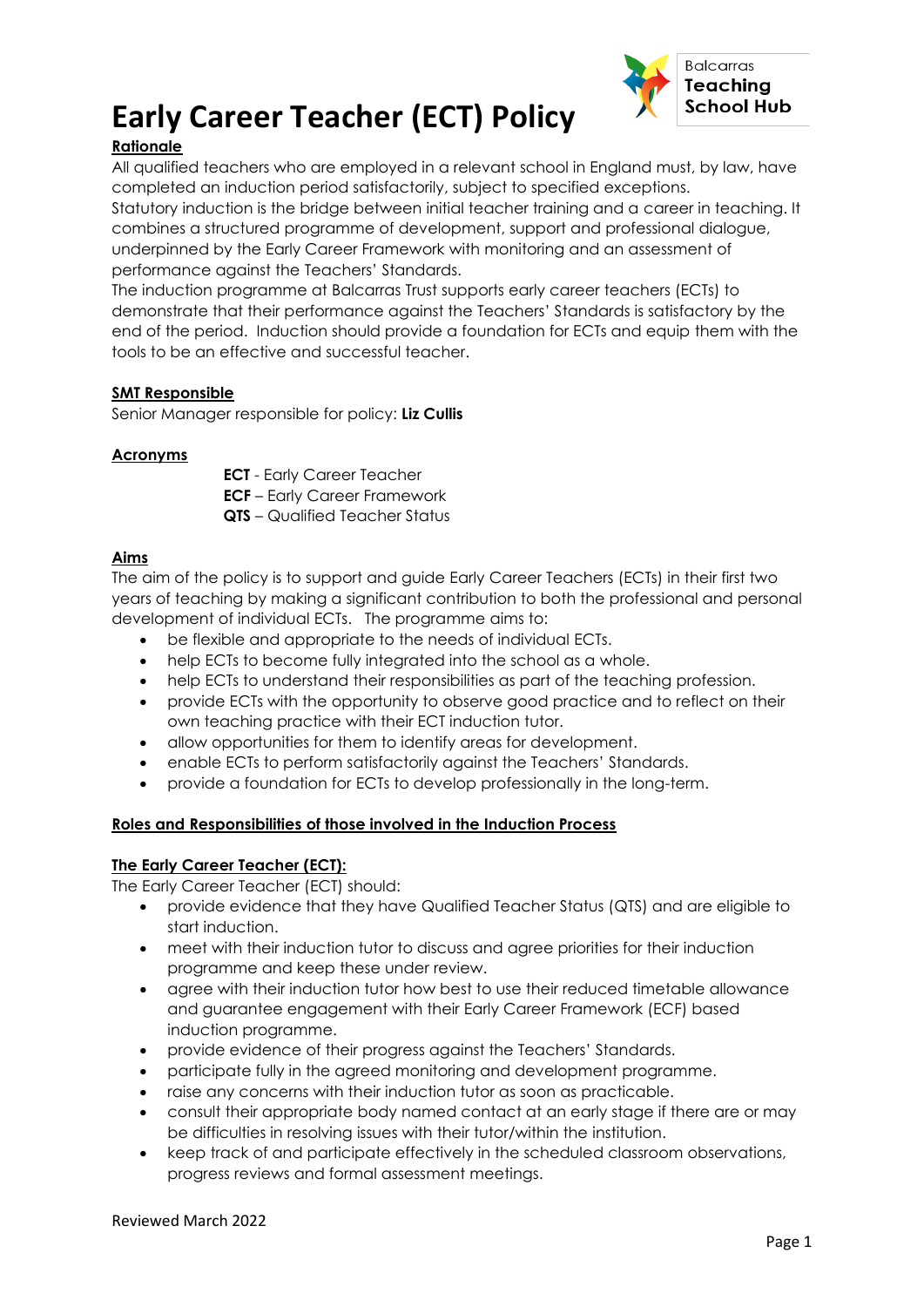# **Early Career Teacher (ECT) Policy**



- agree with their induction tutor the start and end dates of the induction period and the dates of any absences from work; and
- retain copies of all assessment forms.

## **The Induction Tutor**

The induction tutor should:

- provide, or coordinate, guidance for the ECT's professional development (with the appropriate body where necessary).
- carry out regular progress reviews throughout the induction period.
- undertake two formal assessment meetings during the total induction period coordinating input from other colleagues as appropriate (normally one at the end of term three and one at the end of term six or pro rata for part-time staff).
- carry out progress reviews in terms where a formal assessment does not occur.
- inform the ECT following progress review meetings of the determination of their progress against the Teachers' Standards and share review records with the ECT, head teacher and appropriate body.
- inform the ECT during the assessment meeting of the judgements to be recorded in the formal assessment record and invite the ECT to add their comments.
- ensure that the ECT's teaching is observed, and feedback provided.
- ensure ECTs are aware of how, both within and outside the institution, they can raise any concerns about their induction programme or their personal progress; and
- take prompt, appropriate action if an ECT appears to be having difficulties.
- ensure that all monitoring and record keeping is done in the most streamlined and least burdensome way, and that requests for evidence from ECTs do not require new documentation but draw on existing working documents.

#### **Mentors**

The mentor (or the induction tutor if carrying out this role) is expected to:

- regularly meet with the ECT for structured mentor sessions to provide effective targeted feedback.
- work collaboratively with the ECT and other colleagues involved in the ECT's induction within the same school to help ensure the ECT receives a high-quality ECFbased induction programme.
- provide, or broker, effective support, including phase or subject specific mentoring and coaching; and
- take prompt, appropriate action if an ECT appears to be having difficulties.

## **The Head teacher**

The Head teacher is, along with the Appropriate Body, jointly responsible for the monitoring, support, and assessment of the ECT during induction, and should:

- check that the ECT has been awarded QTS.
- clarify whether the teacher needs to serve an induction period or is exempt.
- agree, in advance of the ECT starting the induction programme, which Body will act as the appropriate body.
- notify the appropriate body when an ECT is taking up a post in which they will be undertaking induction.
- ensure that the requirements for a suitable post for induction are met.
- ensure the induction tutor is appropriately trained and has sufficient time to carry out their role effectively.
- ensure the mentor has the ability and sufficient time to carry out their role effectively.
- ensure an appropriate ECF-based induction programme is in place.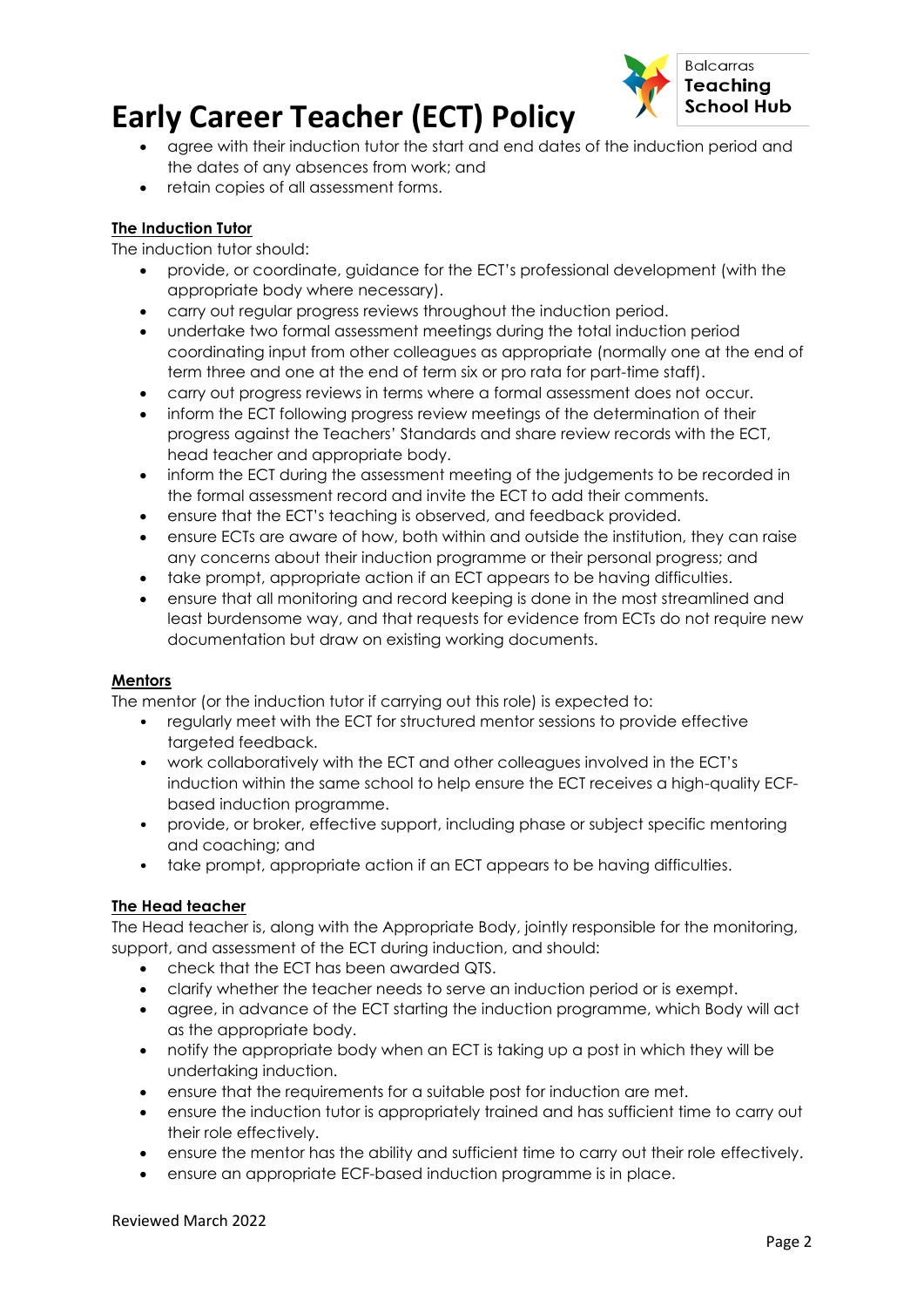# **Early Career Teacher (ECT) Policy**



- ensure the ECT's progress is reviewed regularly, including through observations and feedback of their teaching.
- ensure that assessments are carried out and reports completed and sent to the appropriate body.
- maintain and retain accurate records of employment that will count towards the induction period.
- ensure that all monitoring and record keeping is done in the most streamlined and least burdensome way.
- make the governing body aware of the arrangements that have been put in place to support ECTs serving induction.
- make a recommendation to the appropriate body on whether the ECT's performance against the relevant standards is satisfactory or requires an extension.
- participate appropriately in the appropriate body's quality assurance procedures; and
- retain all relevant documentation, evidence, and forms on file for six years.

There may also be circumstances where the Head teacher should:

- obtain interim assessments from the ECT's previous post.
- act early, alerting the appropriate body, when necessary, in cases where an ECT may be at risk of not completing induction satisfactorily.
- ensure third-party observation of an ECT who may be at risk of not performing satisfactorily against the Teachers' Standards.
- notify the appropriate body as soon as absences total 30 days or more.
- periodically inform the governing body about the school's induction arrangements.
- advise and agree with the appropriate body in exceptional cases where it may be appropriate to reduce the length of the induction period or deem that it has been satisfactorily completed.
- provide interim assessment reports for staff moving in between formal assessment periods; and
- notify the appropriate body when an ECT serving induction leaves the institution.

## **The Governing Body**

The governing body:

- should ensure compliance with the Statutory Guidance for ECT Induction.
- should be satisfied that the institution has the capacity to support the ECT.
- should ensure the headteacher is fulfilling their responsibility to meet the requirements of a suitable post for induction.
- must investigate concerns raised by an individual ECT as part of the school's agreed grievance procedures.
- can seek guidance from the appropriate body on the quality of the school's induction arrangements and the roles and responsibilities of staff involved in the process; and
- can request general reports on the progress of an ECT.